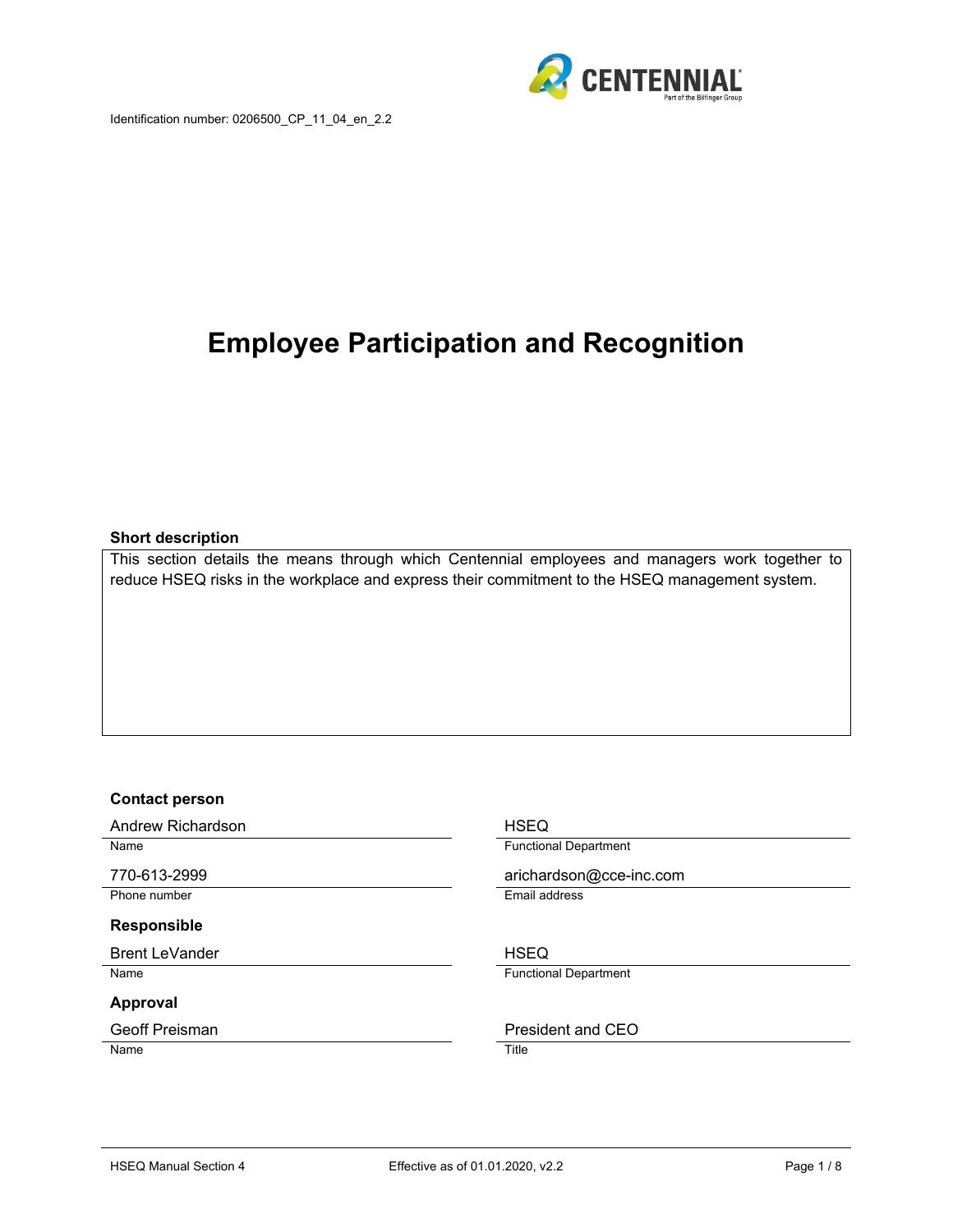# **Content**

| 1 |     |  |  |  |
|---|-----|--|--|--|
| 2 |     |  |  |  |
| 3 |     |  |  |  |
| 4 |     |  |  |  |
|   | 4.1 |  |  |  |
|   | 4.2 |  |  |  |
|   | 4.3 |  |  |  |
|   | 4.4 |  |  |  |
|   | 4.5 |  |  |  |
| 5 |     |  |  |  |
|   | 5.1 |  |  |  |
|   | 5.2 |  |  |  |
|   | 5.3 |  |  |  |
|   | 5.4 |  |  |  |
| 6 |     |  |  |  |
| 7 |     |  |  |  |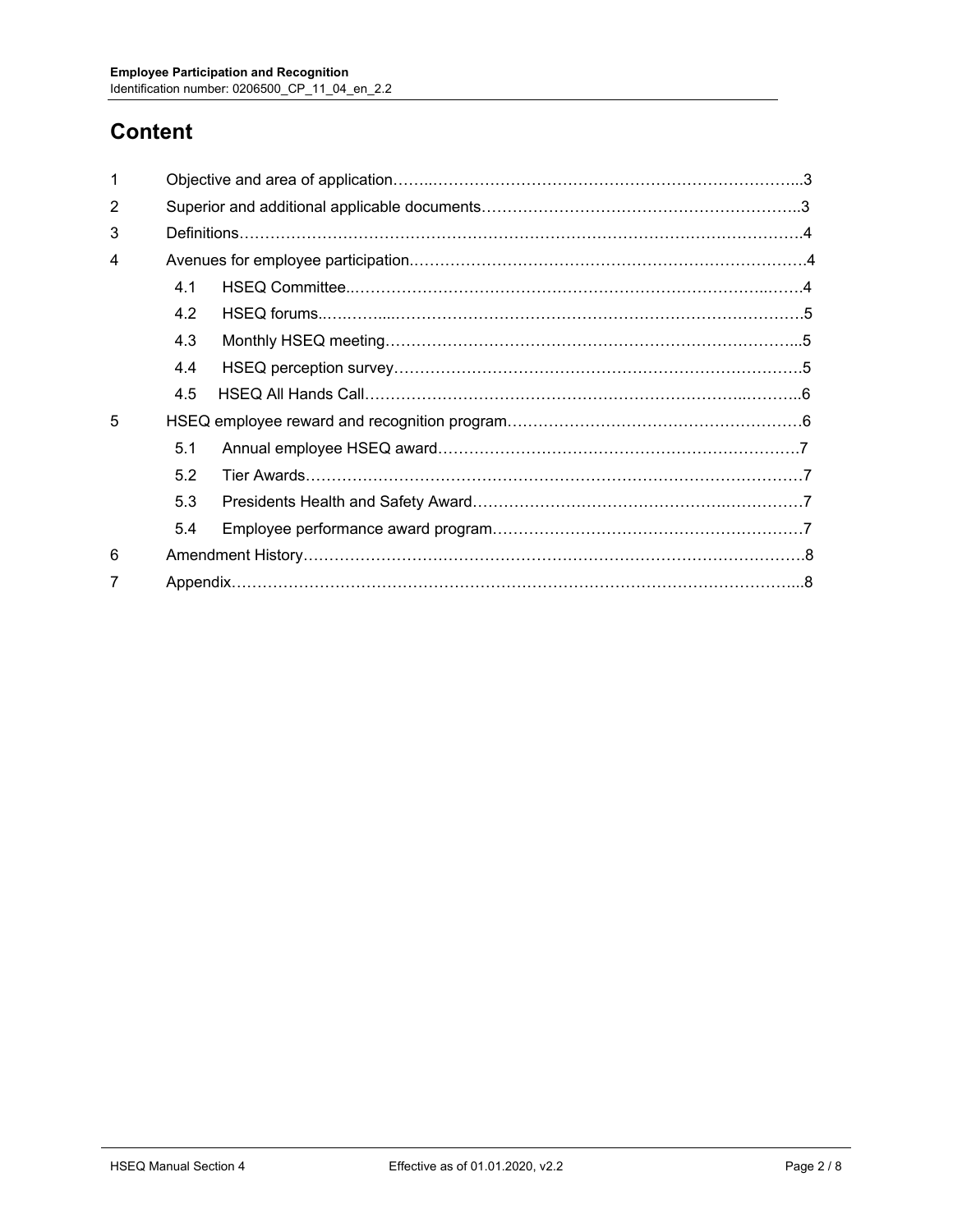# **1 Objective and area of application**

Employee participation provides the means through which Centennial employees develop and express their own commitment and desire to make contributions and improve the HSEQ management system. The objective for employee involvement encourages employees to participate fully in the HSEQ management system, including the review and investigation of HSEQ incidents, periodic workplace inspections and tests, risk assessments, HSEQ forums/meetings and the submission of recommendations for continuous HSEQ process improvement.

Employee participation at Centennial provides significant contributions through:

- **Encouraging trust in management and HSEQ leadership**
- **Developing a positive and proactive HSEQ culture and climate**
- **Reducing HSEQ incidents and risk**
- Meeting customer demands and maintaining credibility
- Continuous improvement of HSEQ systems through employee input

Centennial values employee contributions to HSEQ management system and understand that employees who are in the field or on the project site may contribute valuable insight to the HSEQ management system and provide a unique perspective on process improvements. Management and leadership will encourage employee participation in the design, implementation, and ongoing operation of the HSEQ management system.

Some examples of means for employee participation include, but are not limited to:

- **Participation in AHA review and pre-task planning**
- **•** Participating in HSEQ committees and other HSEQ forums
- Conducting site HSEQ inspections, assessments and audits
- **Training both current and newly hired employees**
- **EXEC** Leading and participating in HSEQ weekly meetings
- Conducting incident and near miss investigations
- Reporting hazardous or unsafe conditions or procedures
- Assisting in the identification and abatement of hazards with strong emphasis on high risk features of work
- **•** Problem solving and providing solutions to identified HSEQ problems

## **2 Superior and additional applicable documents**

1000 GP 11 01 en 6.0 Global Policy on Health, Safety, Environment and Quality (HSEQ)

1000 GS 11 03 en 1.0 Global Standard on Leadership and Workers Involvement

This section of the HSEQ Manual applies to all Centennial employees and subcontractors who are performing work in Centennial facilities and project sites. There may be more stringent requirements than this section as defined by specific State, local or contact specific requirements. If there is a conflict between this section and other applicable regulations, the more stringent will apply.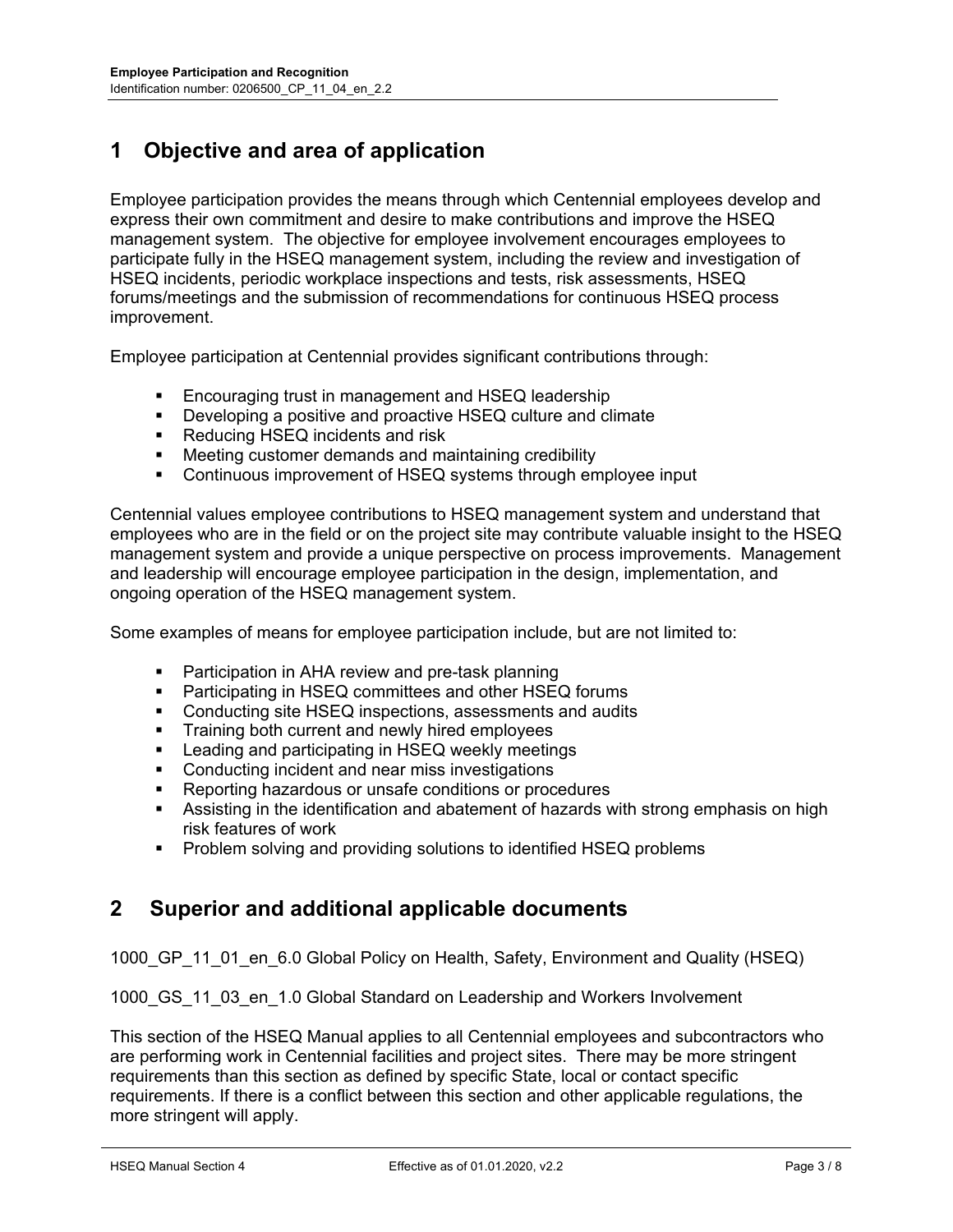# **3 Definitions**

| Term                   | <b>Definition</b>                                                                                                                                                                                                |  |  |
|------------------------|------------------------------------------------------------------------------------------------------------------------------------------------------------------------------------------------------------------|--|--|
| Centennial             | All Centennial employees, joint venture employees, subcontractors<br>and business partners.                                                                                                                      |  |  |
| <b>HSEQ</b>            | Health, Safety, Environment and Quality                                                                                                                                                                          |  |  |
| HSEQ perception survey | A data collection and analysis process providing a means for<br>employees to express their perception of specific strengths and<br>weaknesses within the current HSEQ management system.                         |  |  |
| <b>PDCA</b>            | Plan, do, check, act process of continuous improvement.                                                                                                                                                          |  |  |
| AHA                    | <b>Activity Hazard Analysis</b>                                                                                                                                                                                  |  |  |
| <b>HSEQ culture</b>    | The ways in which HSEQ is managed in the organization, that<br>often reflect "the attitudes, beliefs, perceptions and values that<br>employees share in relation to health, safety, environment and<br>quality." |  |  |
| <b>HSEQ climate</b>    | The specific HSEQ culture of individual workplaces such as offices<br>and business units which are more susceptible to transition and<br>change.                                                                 |  |  |

The following definitions of terms are important for an understanding of this section.

# **4 Avenues for employee participation**

## **4.1 HSEQ Committee**

The HSEQ Committee is comprised of field operations employees and is chaired by a HSEQ team member. The committee meets at least five times during the year in person or by conference call. The purpose of the HSEQ Committee is to bring Centennial employees together in a non-adversarial, cooperative effort to promote HSEQ on each project site, business unit and throughout the organization. The HSEQ committee assists Centennial leadership by identifying hazards, reviewing policies and procedures, recommending HSEQ goals and objectives and reviewing work practices with the goal of continuous process and system improvement. Furthermore, the committee will assist the HSEQ staff and senior management as needed with evaluating programs, accident investigations, and employee training.

HSEQ Committee member objectives:

- Conduct inspections of respective workplaces to uncover hazardous conditions and/or processes and disseminate pertinent information to associated business unit team and committee members
- Act as a conduit for employee input within your business unit team and provide recommendations at committee meetings
- Investigate and/or inquire about causal factors of incidents and near misses within your business unit, and provide recommendations for lessons learned at committee meetings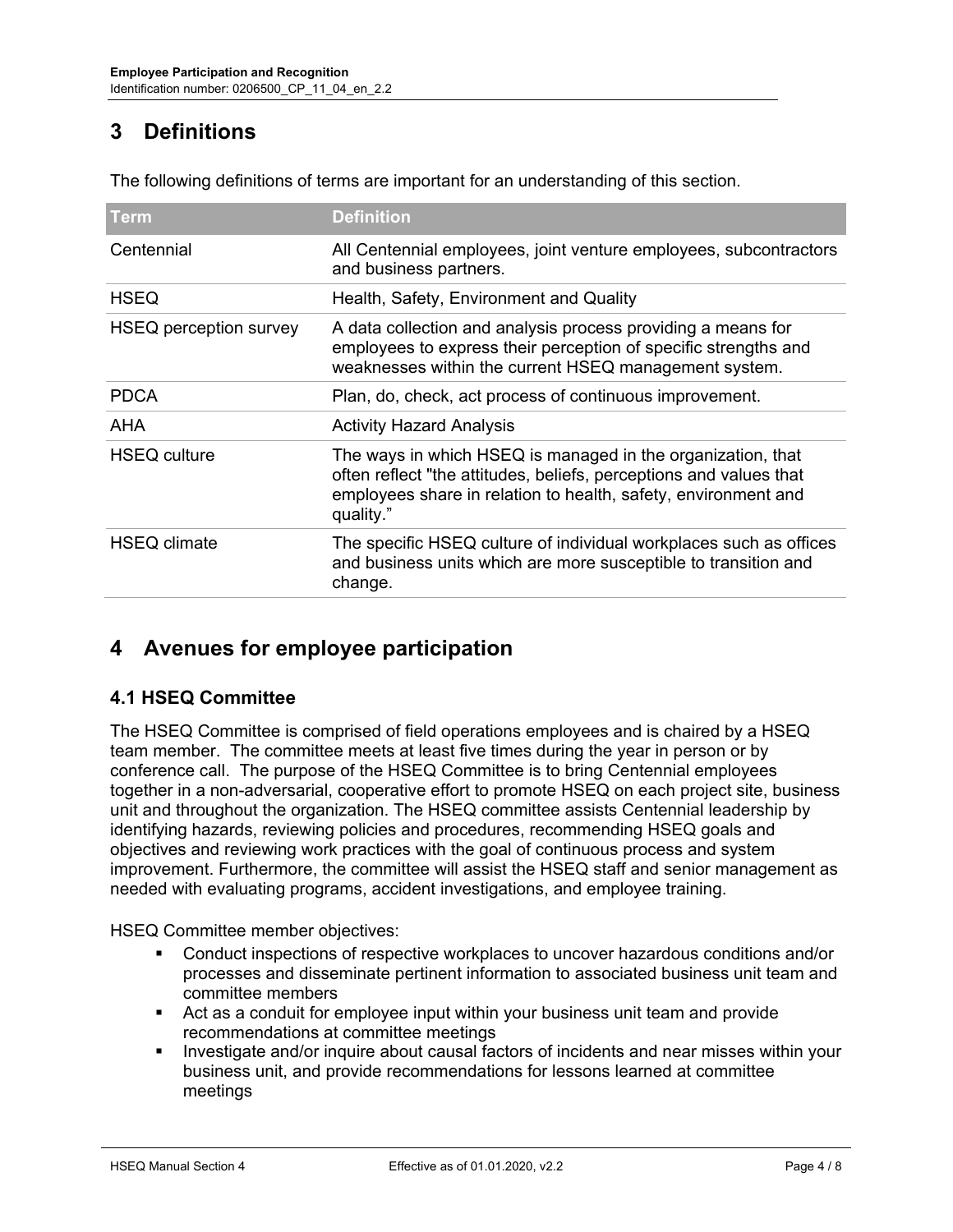- **Monitor the progress of HSEQ corrective actions and system improvements throughout** implementation and provide feedback at committee meetings
- Evaluate, participate and provide recommendations for the development of HSEQ benchmarks, culture and climate
- Monitor regulatory agencies for new regulations, evaluate effects, disseminate and monitor implementation

## **4.2 HSEQ forums**

Centennial HSEQ forums assist employees and business partners with monitoring, navigating, understanding and implementing regulatory or company specific HSEQ updates and bestmanagement practices. These forums, held periodically throughout the calendar year, are vital to the development and execution of the Centennial HSEQ management system because they allow subcontractors and field staff to contribute and provide insight into our HSEQ management system and processes.

The purpose of the HSEQ forum is to:

- **Provide educational opportunities to forum participants**
- **IMPROVE COMMUNICATION AND COLLAD CONDUCT AMOUR CONDUCT AND INCORDUCT INCORDING THE UPSE** Staff, Centennial employees and business partners)
- **EXECT:** Review changes to existing or introduce new health and safety policies
- Gain awareness and prepare for upcoming and current regulatory or other HSEQ updates that may affect business or job functions
- Acquire insight from business partners and field staff on the effectiveness of the implementation and practice of the HSEQ management system or specific policies and initiatives

## **4.3 Monthly HSEQ meeting**

The monthly HSEQ meeting is when specific policies and procedures are discussed which are necessary to manage HSEQ matters efficiently and effectively. The HSEQ meeting is chaired by the HSEQ Director and includes the corporate HSEQ staff. These meetings are beneficial to the HSEQ management system as they provide the opportunity and for team members to discuss trends, observations from the field, upcoming rule and regulation changes and the opportunity to jointly review and modify policy and procedure as well as incorporate industry "best practices" that will benefit the organization. The purposes of the monthly HSEQ meetings are to:

- **Assess the effectiveness of current HSEQ sections**
- Monitor incident trends and make recommendations for improvement
- **Perform HSEQ training needs assessments**
- **IDED** Identify gaps in HSEQ competence and field performance
- **Assess new or increased risks in business operations and plans to mitigate the risk**
- Develop HSEQ goals and objectives including strategies for regulatory changes and updates

## **4.4 HSEQ perception surveys**

Centennial has implemented HSEQ perception surveys (Appendix 1) as a means of providing employees the opportunity to contribute to the direction of the HSEQ management system. A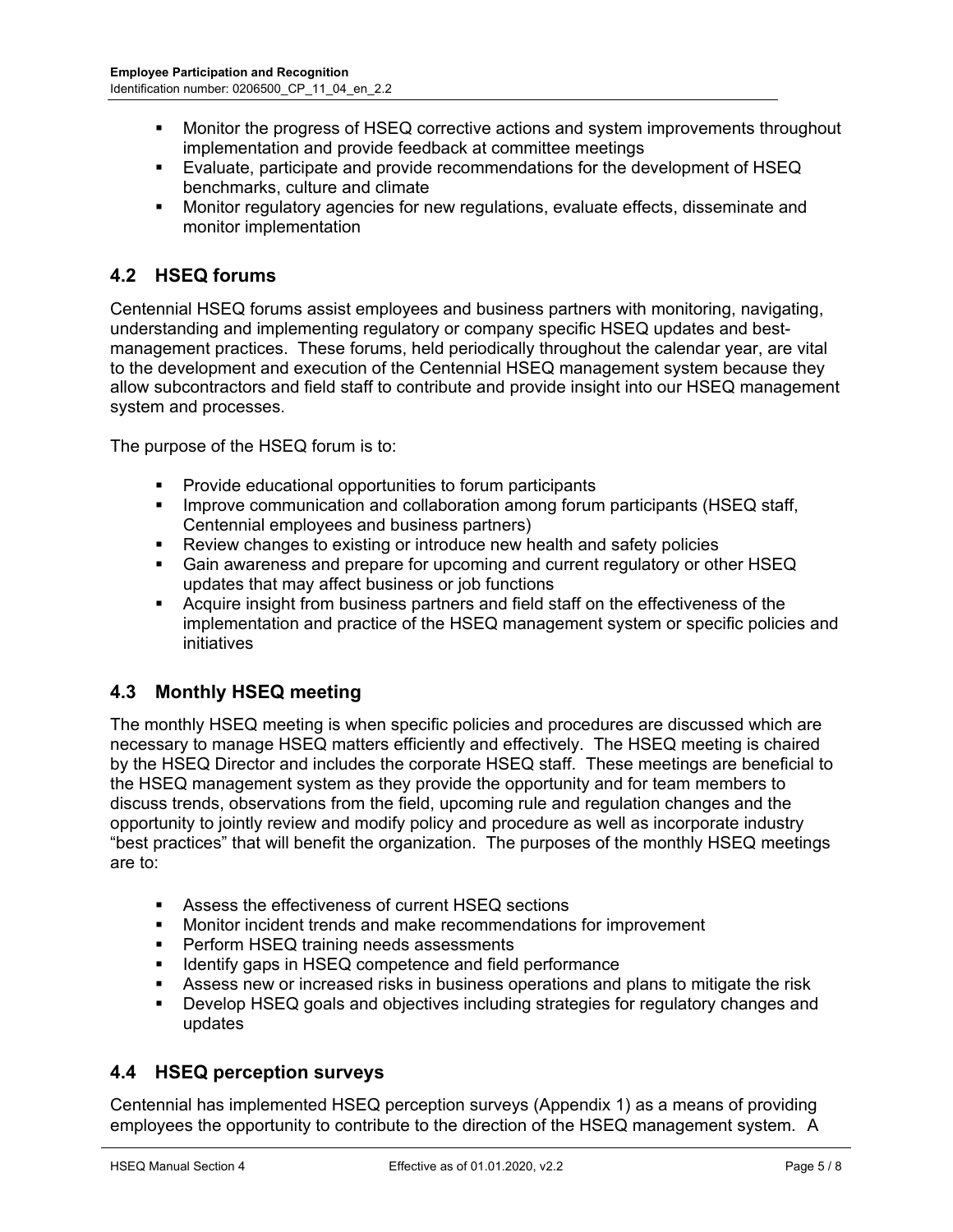HSEQ perception survey will be conducted periodically to gain and process detailed information for the purpose to understand and interpret HSEQ culture/climate and identify areas for improvement. The HSEQ management system cannot be truly effective unless it is perceived as having value and acted on accordingly by employees. These surveys quantify the attitudes that influence acceptance of HSEQ value among employees as being positive. These perception surveys also allow Centennial to identify program inadequacies and credibility gaps in management's commitment to Centennial's HSEQ management system.

The objective of the HSEQ perception survey is to:

- **Evaluate the perception of the Centennial HSEQ culture**
- Identify gaps and provide recommendations to reconcile differences between HSEQ written policy and procedure and what is actually practiced in the field
- Highlight differences between management and employees, realizing that the larger the gap, the greater the problem
- **Provide an opportunity to connect and interact with employees**
- Serve as internal benchmarks, a measurable and useful means to follow its own trends and progress
- **Determine where current programs work and where they fall short**
- Be an operational tool as responses from employees can drive action
- Encourage employees to provide feedback to management, thereby getting a sense of their role as part of the business aspects of organizations
- Encourage open communication among various organizational layers
- Validate management and leadership decisions
- Establish an early warning system for potential problems areas in the HSEQ management system
- Establish a baseline for the assessment of subsequent perception surveys

## **4.5 HSEQ All Hands Call**

In order to maximize employee feedback on the HSEQ program, a quarterly All Hands Call will be held. These calls will be led by a HSEQ team member and after a brief introduction and discussion on the month's actions, the call will be opened to those that wish to discuss any aspect of the program. Some items will be resolved on the call and others will involve more discussion. As feedback can come in multiple forms, these calls will be open forums and will remain non-judgmental. At the end of each call open items from the previous call will be discussed.

## **5 HSEQ employee reward and recognition program**

The Centennial HSEQ management system is concerned with the management and reward of employees whose outstanding performance has contributed to the development and enhancement of the HSEQ management system. Centennial acknowledges the hard work and dedication to HSEQ processes by employees who contribute to the improvement of the overall HSEQ culture and climate of the organization. To effectively recognize these employees who have made strong and lasting contributions and improvements to HSEQ, Centennial has developed an HSEQ employee rewards and recognition program.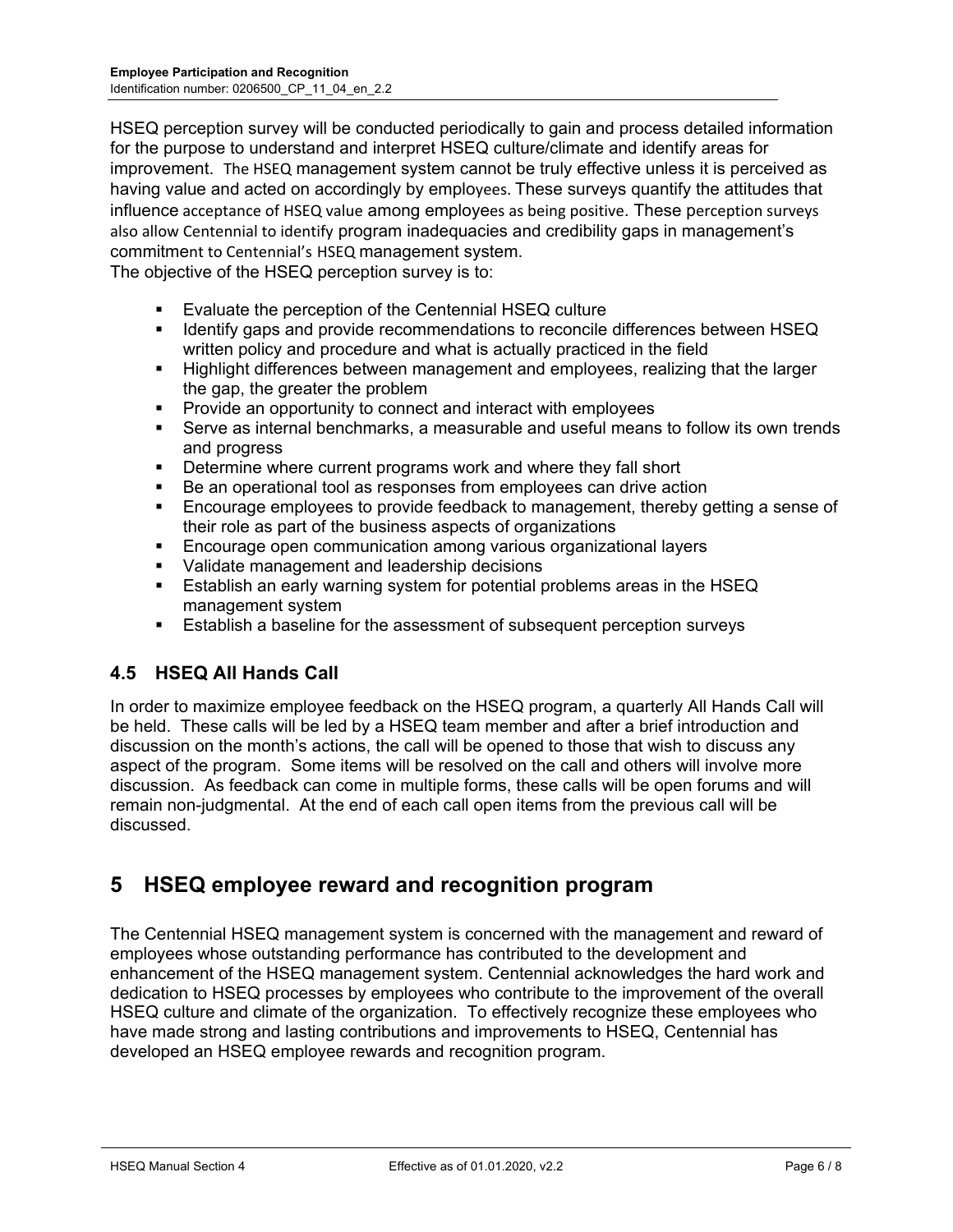#### **5.1 Annual employee HSEQ award**

Each business unit will recognize a Centennial employee annually for his/her outstanding HSEQ contributions and accomplishments. This award is determined by a board that is comprised of peers and operational management and the recipient is recognized at a local HSEQ event.

#### **5.2 Tier awards**

Centennial also uses a Tier award system that recognizes outstanding HSEQ performance. Tier awards are based on a single event or cycle and are used to recognize a specific exceptional HSEQ accomplishment. Tier awards are an exceptional way to provide immediate employee recognition for positive impact to the project or overall HSEQ management system. Tier One is a small award and can be awarded by the local manager. Tier Two is a much larger compensation award and recipients must be nominated and must be approved by Executive Management.

#### **5.3 President's Health and Safety Award**

The Presidential Health and Safety Award is a performance-based award and is based on both quantitative and qualitative analysis of individual project health and safety performance.

The recipient must meet baseline safety metrics such as:

- **EXECO** recordable employee incidents
- **EXECT:** Zero recordable subcontractor incidents
- No OSHA/regulatory/client health and safety citations

There is also a qualitative analysis where business unit managers evaluate the prospective recipient's overall health and safety performance and the contributions to improve the Centennial HSEQ culture and climate.

- Extraordinary health and safety performance/enhancement to the immediate project or organization
- Subcontractor or client health and safety functions or training held to improve project or overall performance
- Outstanding health and safety practices that are particularly noteworthy and set apart from other project locations

## **5.4 Office Performance Award Program**

All employees are included in the Centennial Office Performance Award Program. This program has distinct quantitative and qualitative evaluation categories which require business units to maintain specific threshold scores.

Below are the Safety categories and specific measures used in the evaluation process:

- **Safety** 
	- o No Recordable subcontractor incidents and no HSEQ citations; measured quarterly
	- o No Lost Time subcontractor incidents; measured quarterly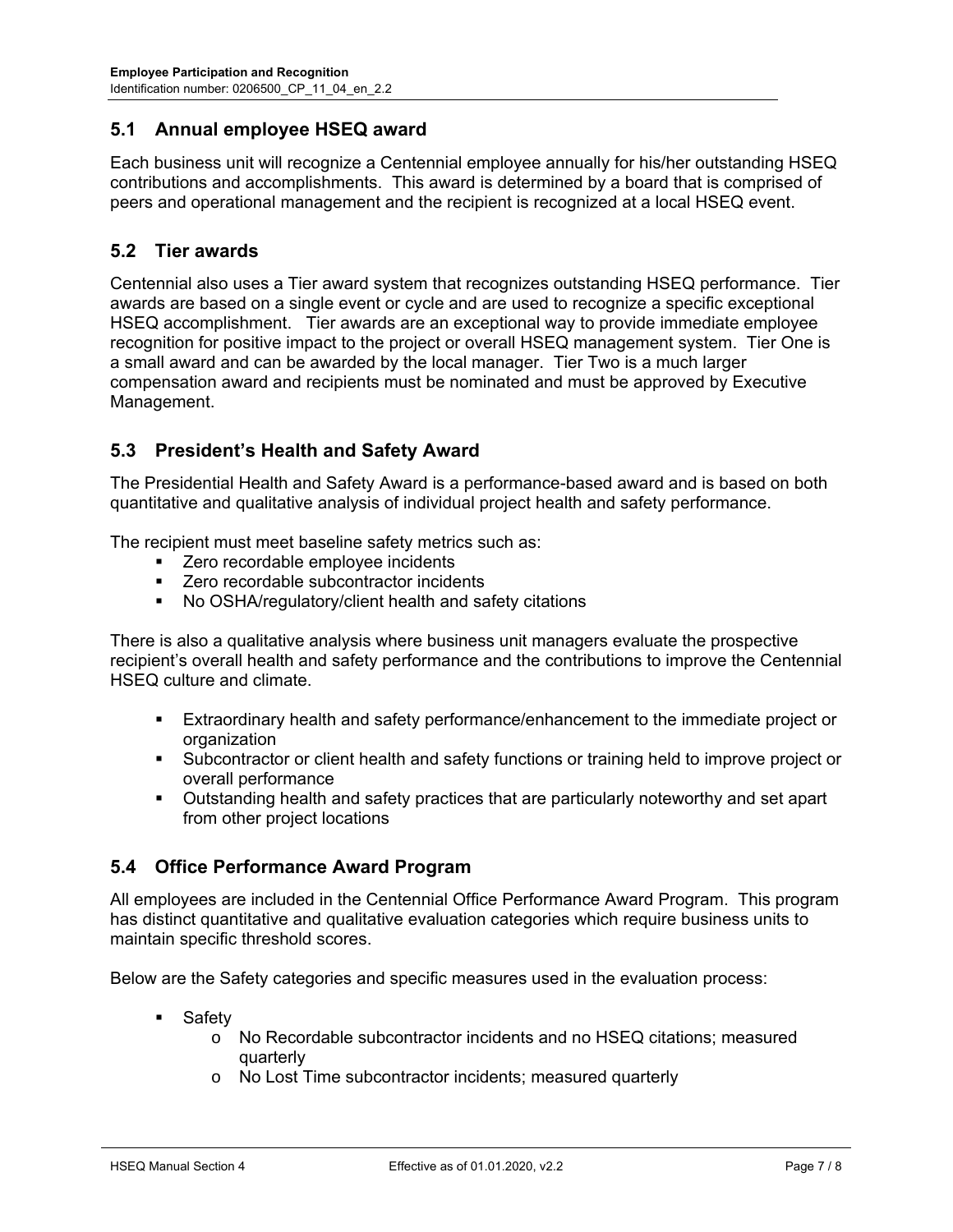# **6 Amendment history**

| <b>Date</b> | <b>Version</b> | <b>Revised content</b>                                                                                                                                                                                                                                                                                                                                                                                                                                                        |
|-------------|----------------|-------------------------------------------------------------------------------------------------------------------------------------------------------------------------------------------------------------------------------------------------------------------------------------------------------------------------------------------------------------------------------------------------------------------------------------------------------------------------------|
| 12.30.2013  | 1.0            | Initial Preparation                                                                                                                                                                                                                                                                                                                                                                                                                                                           |
| 01.01.2018  | 2.0            | Updates to Paragraph 2 Superior Documents (add the Group Policy<br>and Global Standards), Paragraph 4.1 HSEQ Committee (details),<br>Paragraph 4.2 HSEQ forums (periodicity), Paragraph 4.4 HSEQ<br>perception surveys (periodicity), Paragraph 5.1 Annual employee<br>HSEQ award (details), Paragraph 5.3 President's Health and<br>Safety Award (revised baseline metrics), Paragraph 5.4 Office<br>performance award program (revised categories) and Appendix 1<br>(logo) |
| 04.01.2019  | 2.1            | Updates to Paragraph 4.1 HSEQ Committee, Paragraph 5.4 Office<br>Performance Award Program and the introduction of Paragraph 4.5<br><b>HSEQ All Hands Call</b>                                                                                                                                                                                                                                                                                                                |
| 01.01.2020  | 22             | Updates to Paragraph 2 Superior Documents, Paragraph 4.1<br>HSEQ Committee (wording), Paragraph 4.5 HSEQ All Hands Call<br>(quarterly) and Paragraph 5.4 Office Performance Award Program<br>'criteria)                                                                                                                                                                                                                                                                       |

# **7 Appendix**

Appendix 1: HSEQ Perception Survey (0206500\_CP\_11\_04\_en\_A1.2)